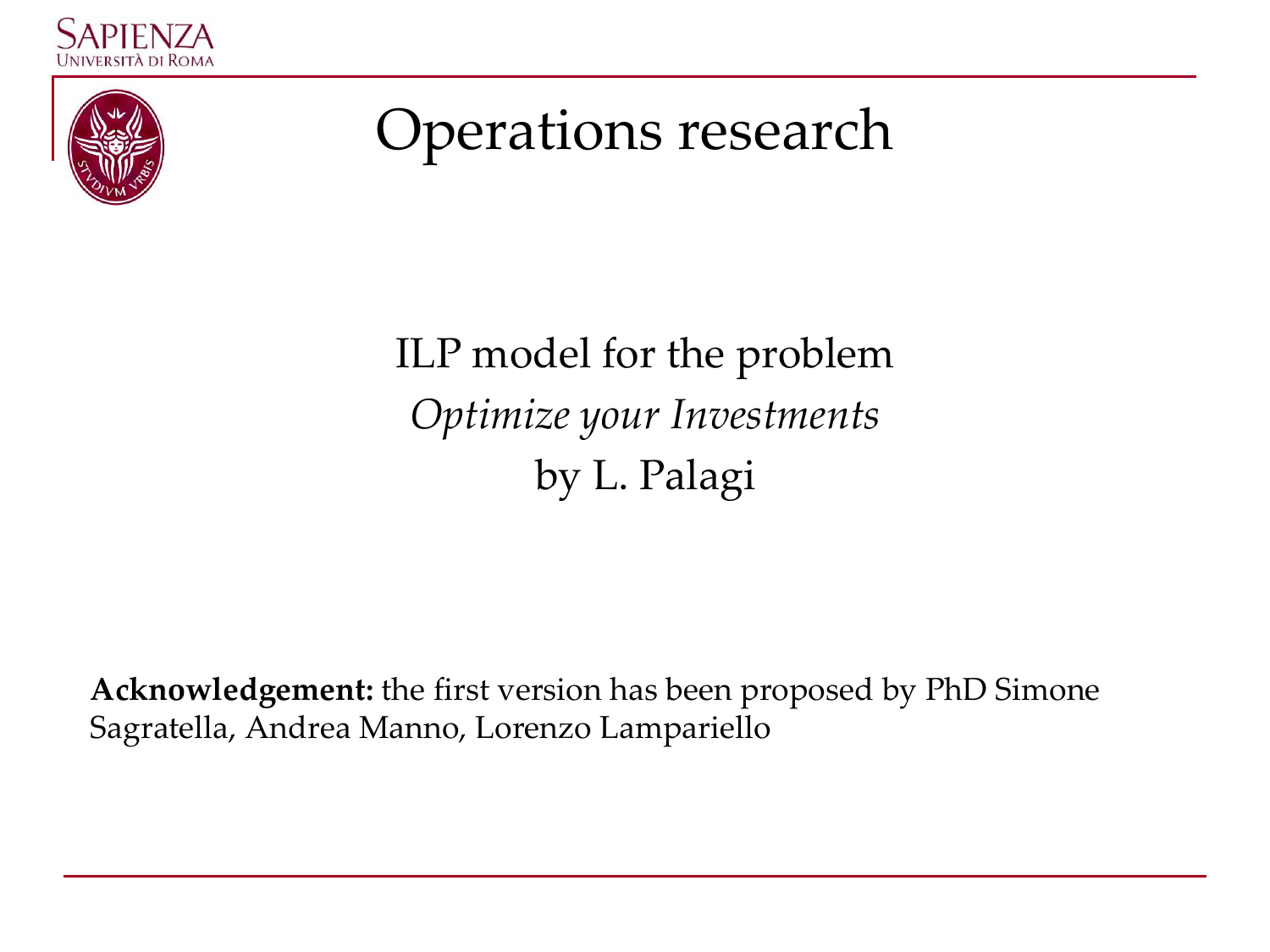



### **VIDEO**

In the video (in italian) you find a brief description of the problem

> Ottimizza i tuoi investimenti

Ingegneria Gestionale Sapienza Università di Roma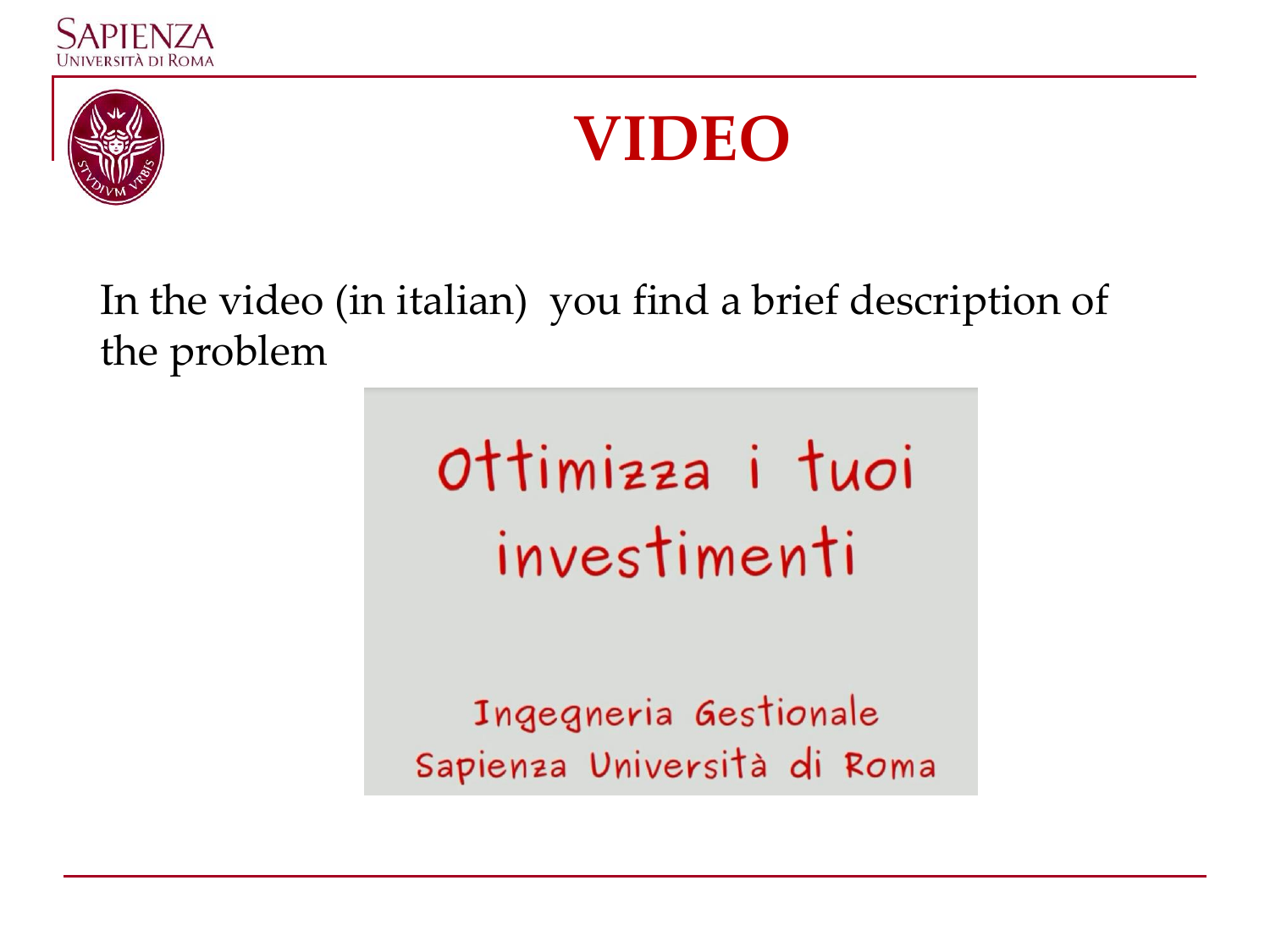



### **DESCRIPTION**

| investiments                                             | $\mathsf{A}$ | B         | $\bigcap$               | D                                   | F                      | F         | G  | Н               |    |    |  |
|----------------------------------------------------------|--------------|-----------|-------------------------|-------------------------------------|------------------------|-----------|----|-----------------|----|----|--|
| Pay                                                      | 24           | <b>30</b> | $\overline{18}$         | 30                                  | 56                     | <b>15</b> | 22 | $\overline{21}$ | 26 | 15 |  |
| Obtain                                                   | 38           | 50        | 27                      | 51                                  | 86                     | 22        | 33 | 35              | 46 | 23 |  |
| Which do you                                             |              |           |                         |                                     |                        |           |    |                 |    |    |  |
| choose?                                                  |              |           | $\overline{\mathbf{x}}$ |                                     | $\vert\mathsf{X}\vert$ |           |    |                 |    |    |  |
| Budget 100<br>If you choose C and E,<br>You pay 18+56=74 |              |           |                         |                                     |                        |           |    |                 |    |    |  |
| Surplus = $100-74=26$                                    |              |           |                         |                                     |                        |           |    |                 |    |    |  |
| You obtain 27+86=113                                     |              |           |                         | Overall you get<br>113+26=139 Keuro |                        |           |    |                 |    |    |  |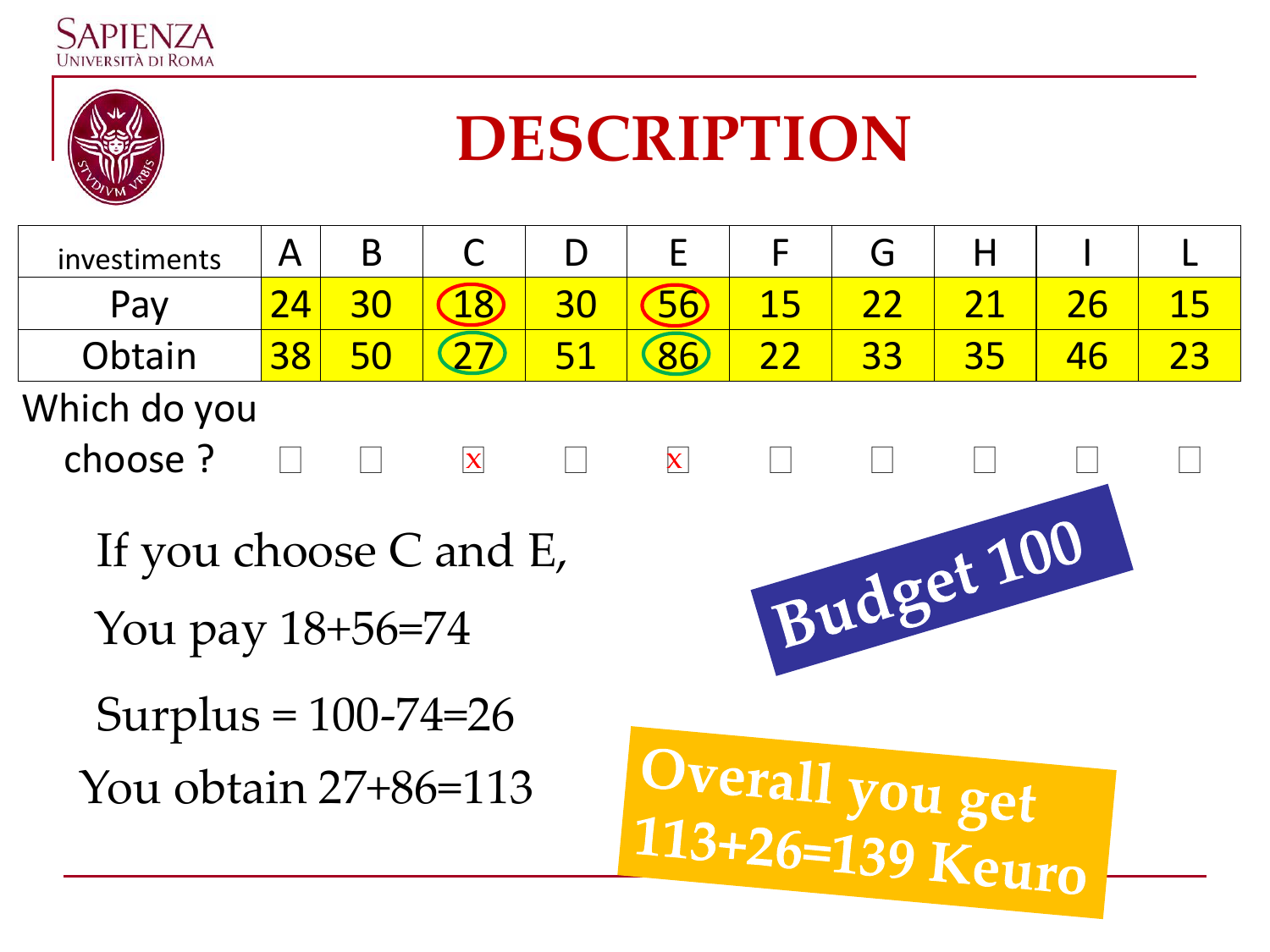

 $x_i = \langle$ 

### Enumeration ?

0 if investment i is NOT selected

1 if investment i is selected

| investments    |              |              |              |              |              |              |              |              |              |             |         |         |
|----------------|--------------|--------------|--------------|--------------|--------------|--------------|--------------|--------------|--------------|-------------|---------|---------|
| $\overline{A}$ | B.           | $\mathsf{C}$ | D            | E.           | F            | G            | H            |              | L            | Income      | surplus | revenue |
| $\mathbf 0$    | $\mathbf 0$  | $\mathbf 0$  | $\mathbf 0$  | $\mathbf 0$  | $\mathbf 0$  | $\mathbf 0$  | $\mathbf 0$  | $\mathbf 0$  | $\mathbf 0$  | $\mathbf 0$ | 100     | 100     |
| $\mathbf{1}$   | $\mathbf 0$  | $\mathbf 0$  | $\mathbf 0$  | $\mathbf 0$  | $\mathbf 0$  | 0            | $\mathbf 0$  | $\mathbf 0$  | $\mathbf 0$  | 38          | 76      | 114     |
| $\mathbf 0$    | $\mathbf{1}$ | 0            | $\mathbf 0$  | $\mathbf 0$  | $\mathbf 0$  | 0            | $\Omega$     | $\mathbf 0$  | $\mathbf 0$  | 50          | 70      | 120     |
| $\mathbf 0$    | 0            | $\mathbf{1}$ | $\mathbf 0$  | $\mathbf 0$  | $\mathbf 0$  | 0            | $\mathbf 0$  | $\mathbf 0$  | $\mathbf 0$  | 27          | 82      | 109     |
| $\mathbf 0$    | $\mathbf 0$  | $\mathbf 0$  | $\mathbf{1}$ | $\mathbf 0$  | $\mathbf 0$  | $\mathbf 0$  | $\mathbf 0$  | $\mathbf 0$  | $\mathbf 0$  | 51          | 70      | 121     |
|                |              |              |              | $\mathbf{1}$ |              |              |              |              |              | 86          | 44      | 130     |
|                |              |              |              |              | $\mathbf{1}$ |              |              |              |              | 22          | 85      | 107     |
|                |              |              |              |              |              | $\mathbf{1}$ |              |              |              | 33          | 78      | 111     |
|                |              |              |              |              |              |              | $\mathbf{1}$ |              |              | 35          | 79      | 114     |
|                |              |              |              |              |              |              |              | $\mathbf{1}$ |              | 46          | 74      | 120     |
|                |              |              |              |              |              |              |              |              | $\mathbf{1}$ | 23          | 85      | 108     |
| $\mathbf{1}$   | $\mathbf{1}$ | $\mathbf 0$  |              |              |              |              |              |              |              | 88          | 46      | 134     |
| $\mathbf{1}$   |              | $\mathbf{1}$ |              |              |              |              |              |              |              | 65          | 58      | 123     |
| $\mathbf{1}$   |              |              | $\mathbf{1}$ |              |              |              |              |              |              | 89          | 46      | 135     |
| $\mathbf{1}$   |              |              |              | $\mathbf{1}$ |              |              |              |              |              | 120         | 20      | 140     |
| $\mathbf{1}$   |              |              |              |              | $\mathbf{1}$ |              |              |              |              | 60          | 61      | 121     |
|                |              |              |              |              |              |              |              |              |              |             |         |         |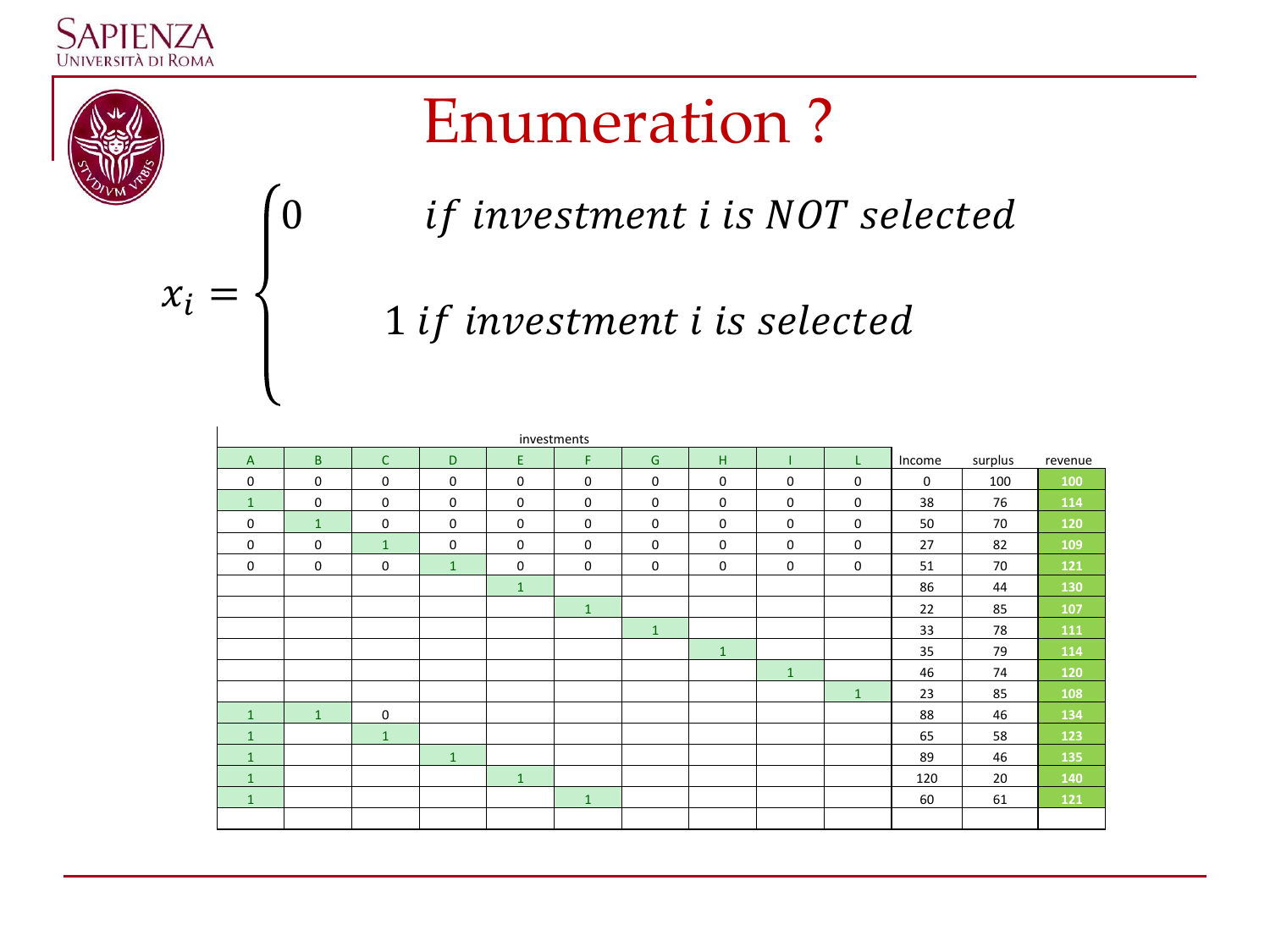



# **How many are they ?**

Possible combinations of values {0,1} on the 10 investments

 $2^{10} = 1024$  in general  $2^n$ 

- Enumeraton is possible only for small values of  $n$
- Solutions obtained by enumeration depend from the specific values of income, costs and budget. If these values change, solution must be evaluated again
- It does not allow the use of *algorithms*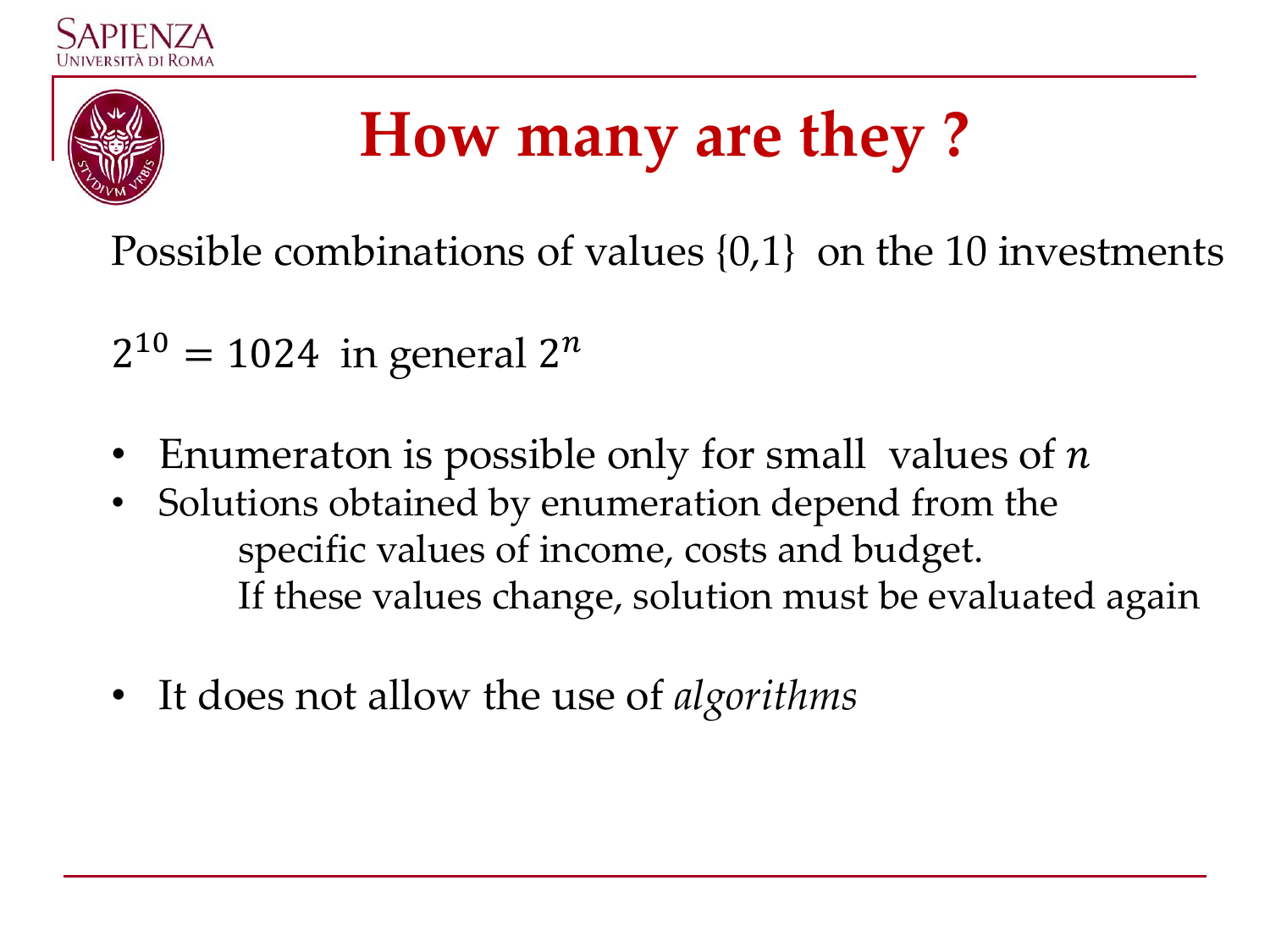



### Decisional choices

Si tratta di individuare quali sono le leve decisionali su cui possiamo agire. In generale indicano la risposta che dobbiamo fornire al decisore.

$$
x_i = \begin{cases} 0 & \text{if investment } i \text{ is NOT selected} \\ & \text{if investment } i \text{ is selected} \end{cases}
$$

As an example, the choice B,C,D,H is identified as follows:



 $x \in \{0,1\}^n$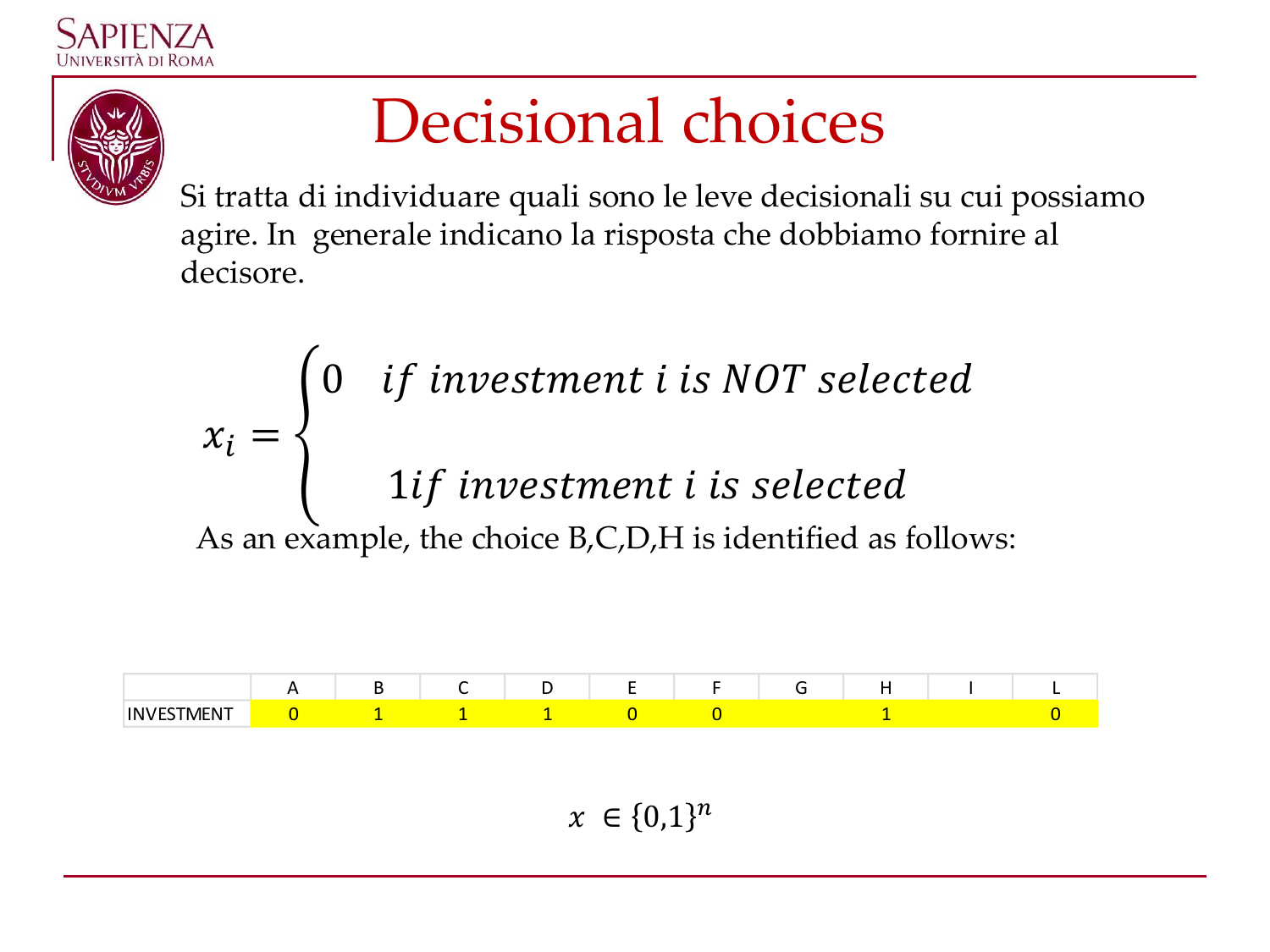





If we choose only investment B, the cost is 30

let us denote by  $c_i$  the cost values, namely

| $c_1$ $c_2$ $c_3$ $c_4$ $c_5$ $c_6$ $c_7$ $c_8$ $c_9$ $c_{10}$ |  |  |  |  |  |
|----------------------------------------------------------------|--|--|--|--|--|
| 24 30 18 30 56 15 22 21 26 15                                  |  |  |  |  |  |

We can express the cost in analytic way by using the defintion of  $x_i$ 

$$
c_1 x_1 + c_2 x_2 + \dots + c_i x_i + \dots + c_{10} x_{10} = \sum_{i=1}^{10} c_i x_i
$$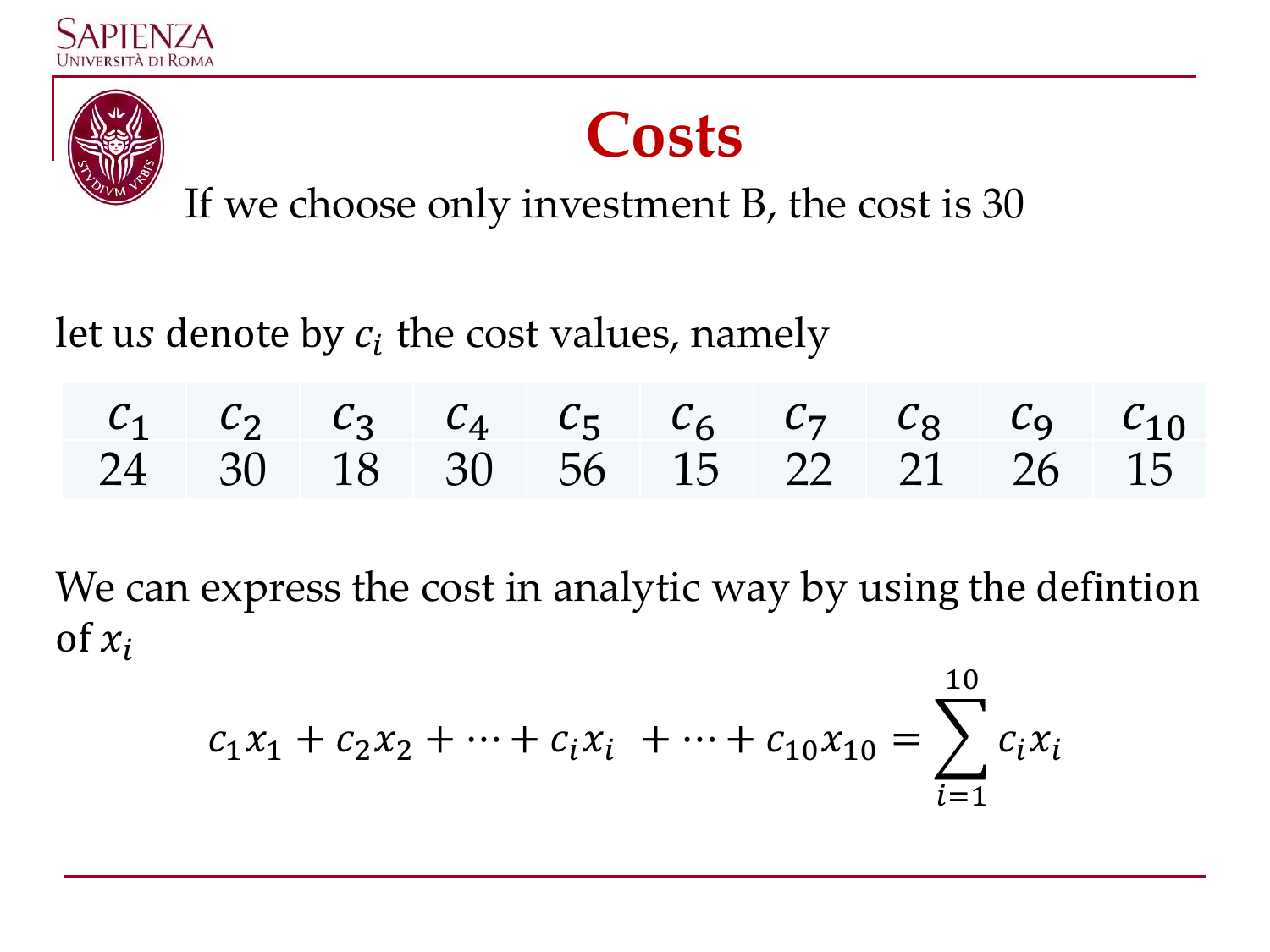



## **The budget constraint**



### **Objective**

Our objective is to *maximize* the cash = revenue + remaining cash

$$
\text{Revenue} \qquad r_1 x_1 + r_2 x_2 + \dots + r_i x_i + \dots + r_{10} x_{10} = \sum_{i=1}^{10} r_i x_i
$$

$$
\max \sum_{i=1}^{10} r_i x_i + (b - \sum_{i=1}^{10} c_i x_i)
$$